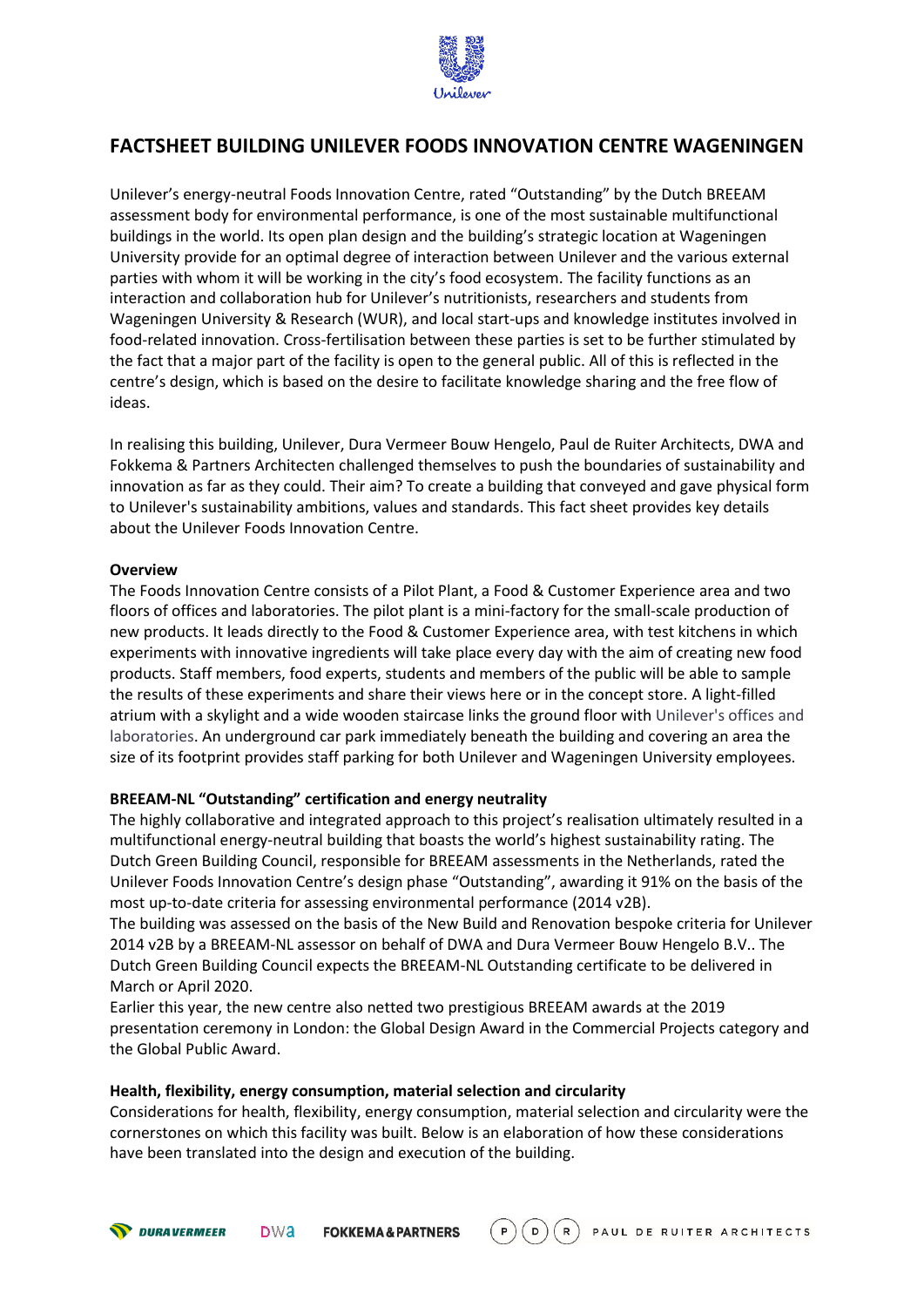

## **Health**

The building and its grounds are rich in biodiversity and easy to navigate. The facility further supports the health and well-being of its users through the carefully calibrated admission of natural light, the generous views of outdoor greenery, and the building's air quality, acoustics and ergonomics. The building's inviting and conveniently situated staircases also spur people to move about the building and interact with their fellow occupants. The building's operational provisions and systems includes:

- A ventilation system that ionises and thereby improves air quality in the building by minimizing the spread of bacteria, viruses and fungi in an energy-efficient manner.
- Multi-sensors that measure radiant temperature rather than air temperature. This allows for more precise regulation, with beneficial effects on energy consumption and thermal comfort.
- Climate ceilings, which allow cooling and heating in a comfortable and energy-efficient manner, and allow rooms to be rearranged without compromising air circulation.
- The provision of a wide variety of healthy foods to promote a healthy diet.

## **Flexibility**

Sustainable buildings must be flexible, adaptable and expandable. Internal reorganisation (of offices, meeting rooms, laboratories/kitchens, etc.) can place a significant strain on a building's systems. The facility's design anticipates this as follows:

- Ceiling heights are designed to accommodate a wide variety of functions, such that new ones, be they offices or laboratories, can be created without affecting the building's systems.
- In the transitional areas between the laboratory/kitchen and the offices, 20% of the floor space can be repurposed without placing any strain on cooling, heating, ventilation or other systems.
- Building elements are designed to be disassembled, to allow for re-use in other buildings when no longer required in this one.
- The internal structure is separate from the shell, which allows for reorganisations without the need for drastic measures.

## **Energy consumption**

The Unilever Foods Innovation Centre is an energy-neutral building that supplies all its own energy. Its compact design ensures that energy loss is kept to a minimum. Furthermore, various measures have been taken to make the building's functions as energy-efficient as possible.

- The facility is equipped with an underground, seasonal thermal energy system for long-term energy storage. This means that, among other things, any surplus hot water from the building is stored underground in the summer, until required in the winter. Conversely, any surplus cold water is stored in the winter months to cool the building in the summer.
- Distinctive awnings and a skylight with built-in solar cells prevent overheating and minimizes energy consumption. The facades have been designed and comprehensively tested for comfort, admission of natural light, permission of views and energy savings.
- The roof is a sea of 1,550 solar panels. Solar cells embedded in the glass panels are designed to both generate energy and provide a heat shield.
- All glass surfaces, blank façades, floors and the roof are highly insulated, which minimizes energy consumption while facilitating thermal comfort.
- The atrium plays an essential role in natural climate control. In addition, the glass roof ensures that daylight reaches all corners of the building.
- Presence detectors ensure that no more electricity is used than is necessary.

 $(D)$ PAUL DE RUITER ARCHITECTS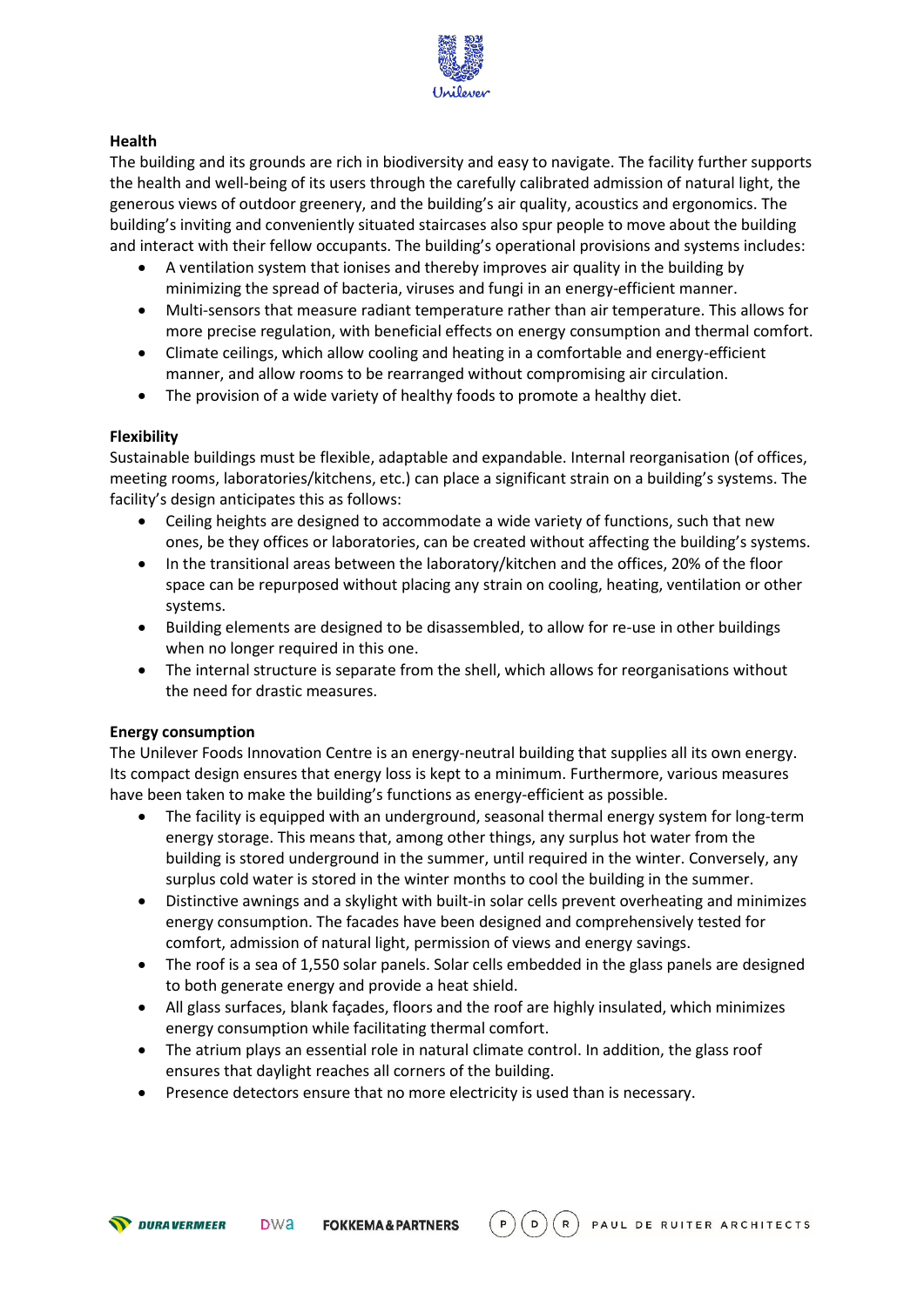

## **Material selection and circularity**

All building materials were selected on the basis of their source and degree of circularity.

- The building's volume is optimised to achieve the largest possible volume with as little material as possible.
- Concrete building parts have a high percentage (up to 30%) of recycled aggregates, such as rubble and concrete granules.
- All wood in the building is FSC certified.
- 95% of the interior consists of recycled parts, including furniture and kitchen appliances from Unilever's former R&D facilities. Recycled wood panels, marine plastic sheets and PET felt are used as wall finishes and in custom-made furniture.
- The custom-made furniture is designed according to the principles of minimum waste, whereby modular elements are created according to the standard dimensions of sheet materials. Old kitchen unit hulls have been used to build new coffee corners.

## **Project details**

Total floor area: park) Project description: Offices, laboratories, demonstration and test kitchens, restaurant, pilot plant and car park Start of design: Autumn 2016 Project completion: 2019 Architect: Paul de Ruiter Architects Developer and construction company: Dura Vermeer Bouw Hengelo Interior architect: Fokkema & Partners Architecten Landscape architect: Atelier LOOSvanVLIET Building services engineering: DWA Structural Engineering and Fire Safety Engineering: DGMR Construction consultant: Lucassen Bouwconstructies Project management: Arcadis Systems integration: The Contract of the Hollander Techniek Laboratory planning: Dr Heinekamp Pilot plant consultant: D&S Process Solutions Customer experience consultant: Sandenburg Concept Creation BREEAM consultant: The Consultant of the Consultant of the Consultant of the Consultant of the DWA & MAT25 Photography: Ossip van Duivenbode

 $40,850$ m<sup>2</sup> (including underground car

## **About Dura Vermeer**

Dura Vermeer Bouw Hengelo is part of the Dura Vermeer Group. This construction company works across the Netherlands and, with turnover of more than 1.1 billion and around 2,500 employees, is a leading name in the Dutch building market. Dura Vermeer primarily focuses on development, engineering, construction and maintenance, as well as renovation projects in both construction and infrastructure. We work exclusively in the Netherlands and have almost 160 years of experience and expertise. Our clients increasingly call for high-quality and sustainable solutions and facilities for quality of life, accommodation, work, recreation, mobility and safety/security, and this is what we offer. We collaborate closely with clients, contractors and others involved in the construction process in adopting a customer-oriented, reliable and inventive approach to construction, based on our brand values.

 $\left($  D  $R$ PAUL DE RUITER ARCHITECTS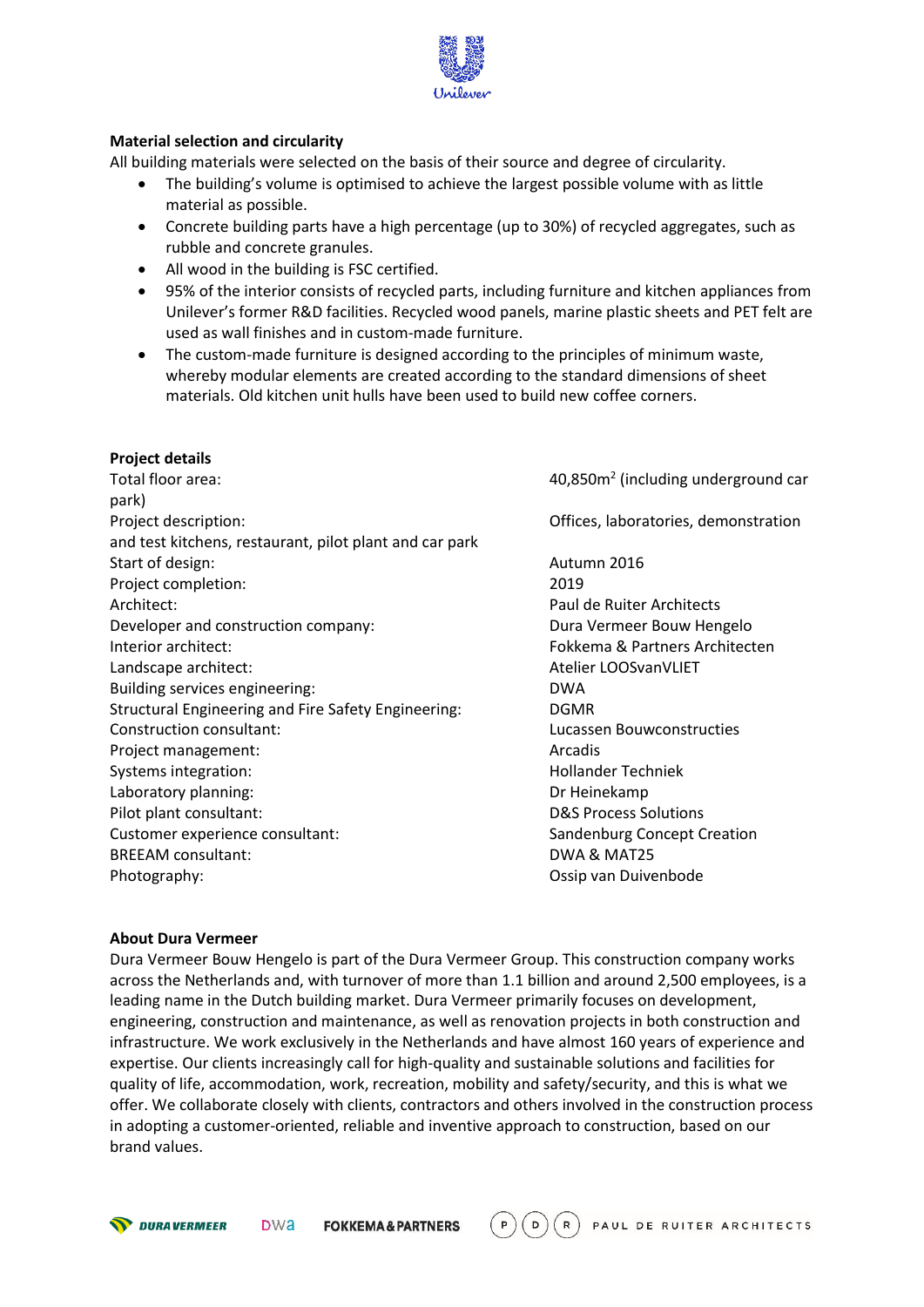

## **About Paul de Ruiter Architects**

Paul de Ruiter Architects are world leaders in the practice of sustainable architecture and boast a portfolio of sustainability-certified energy-neutral buildings unrivalled anywhere in the Netherlands. Its buildings are designed to generate energy not only in a technical sense, but also in human terms. The practice considers the merits of health and the elements of well-being that stimulate productivity alongside quantifiable factors such as daylight optimization, and uses these to form the basis of its approach to designing intelligent sustainable buildings. The approach enables it to produce buildings that share certain distinguishing factors, among which is a pleasant indoor climate that promotes mental stimulation and facilitates interaction among its users. Its portfolio includes residential buildings, hotels, office buildings, educational buildings, public buildings, laboratories, theatres and infrastructural works. For more information, visit: [www.paulderuiter.nl](http://www.paulderuiter.nl/)

## **About DWA**

DWA feels responsible for the world around us. Our consultants continue to devise smart, sustainable solutions for the buildings and areas of tomorrow.

Strategic issues are part of our daily routine. We uncouple entire housing estates from the gas distribution network, we design energy-efficient, comfortable offices in which people are more productive, and we reduce  $CO<sup>2</sup>$  emissions. Our engineers make the Netherlands sustainable. We don't waste time talking, we get on with it. [www.dwa.nl](http://www.dwa.nl/)

## **About Fokkema & Partners Architecten**

Fokkema & Partners Architecten creates its innovative, identity-rich and future-proof interior designs around the end user. Since its foundation in 1995, the agency has designed the working environment of more than 100,000 people, in close collaboration with clients from local and national government agencies, multinationals, high-end service providers, start-ups and educational institutions, among others. Driven by unbridled curiosity and creativity, the agency develops sustainable solutions that contribute to health and well-being of its projects' end users. It works from the inside out, using its spatial experience to seek the perfect communion of materials, interiors and surroundings. The result is inspiring interiors, coherent renovations, striking transformations and entirely new designs, all surprisingly self-evident only after the fact.

## **About Unilever**

Unilever is one of the world's leading suppliers of Beauty & Personal Care, Home Care, and Foods & Refreshment products with sales in over 190 countries and reaching 2.5 billion consumers a day. It has 155,000 employees and generated sales of €51 billion in 2018. Over half (60%) of the company's footprint is in developing and emerging markets. Unilever has around 400 brands found in homes all over the world, including Dove, Knorr, Dirt Is Good, Rexona, Hellmann's, Lipton, Wall's, Lux, Magnum, Axe, Sunsilk and Surf.

Unilever's Sustainable Living Plan (USLP) underpins the company's strategy and commits to:

- Helping more than a billion people take action to improve their health and well-being by 2020.
- Halving the environmental impact of our products by 2030.
- Enhancing the livelihoods of millions of people by 2020.

The USLP creates value by driving growth and trust, eliminating costs and reducing risks. In 2018, the company's Sustainable Living Brands grew 69% faster than the rest of the business, compared to 46% in 2017.

 $(D)(R)$ PAUL DE RUITER ARCHITECTS